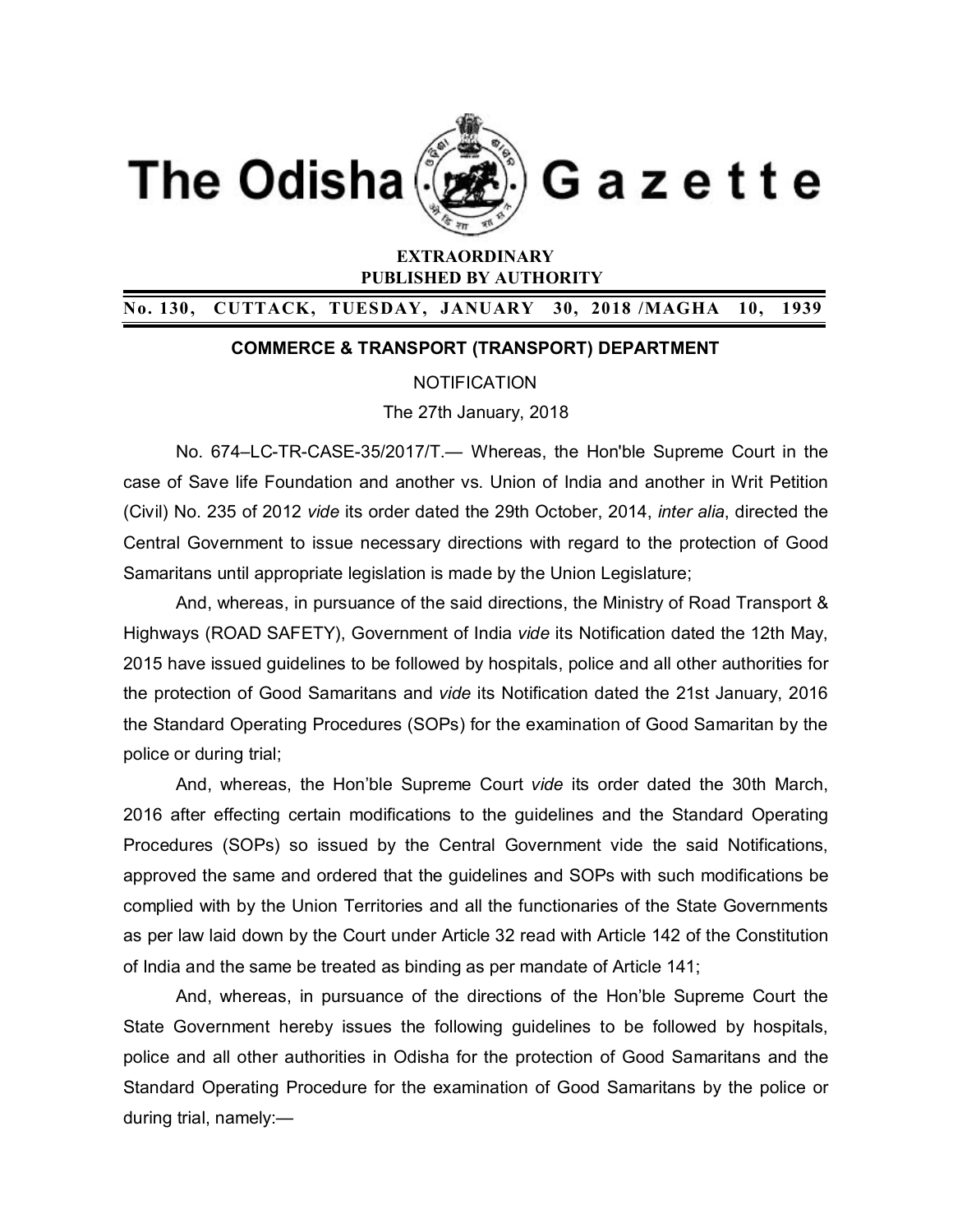**1.** A Good Samaritan or a by-stander, or any person who makes a phone call to the Police Control Room or Police Station to give information about any accident injury or death, except an eyewitness may not reveal personal details such as full name, address, phone number etc. on the phone or in person.

**2.** A Good Samaritan, after having informed the Police about an injured person on the road, shall be allowed to leave by the concerned Police official(s), and no further questions shall be asked if the Good Samaritan does not desire to be witness in the matter.

**3.** A Good Samaritan or by-stander including an eyewitness of a road accident may take an injured person to the nearest hospital for treatment and the Good Samaritan or the by-stander should be allowed to leave if he/she desires so and no question shall be asked to him/her by hospital staff except the request made by the authority concerned to the good Samaritan or to the by-stander to leave his/her present and permanent address with the contact number/email, if any, for the purpose of reward or trial*.* He/she may shall be shown due courtesy and shall be treated respectfully without any discrimination on the grounds of gender, religion, nationality, caste or any other grounds. The Good Samaritan shall be allowed leave Hospital without unnecessary delay.

**4.** In order to identify the good Samaritan, the following may be adopted:—

The Good Samaritan(s) after taking the road accident victim(s) to the hospital may, if he or she so desires may leave his/her address with contact number/email address in a standard format prescribed by Health & Family Welfare Department, Government of Odisha. In absence of the said format or till the time such format is prescribed and disseminated to all hospitals, there should be no vacuum and in the interregnum period, if so desired by Good Samaritan, the acknowledgement shall be issued on official letter pad etc. of the doctor not below the rank of Assistant surgeon, mentioning name of the Samaritan, address, time, place of occurrence and confirming that the injured person was brought by the said Samaritan. It shall be the duty of the said authorities to make a humble request to the Samaritan to leave his/her address.

**5.** The disclosure of personal information, such as name and contact details of the Good Samaritan or the by-stander shall be made voluntary as well as optional in the Medico Legal Case (MLC) Form provided by the hospitals.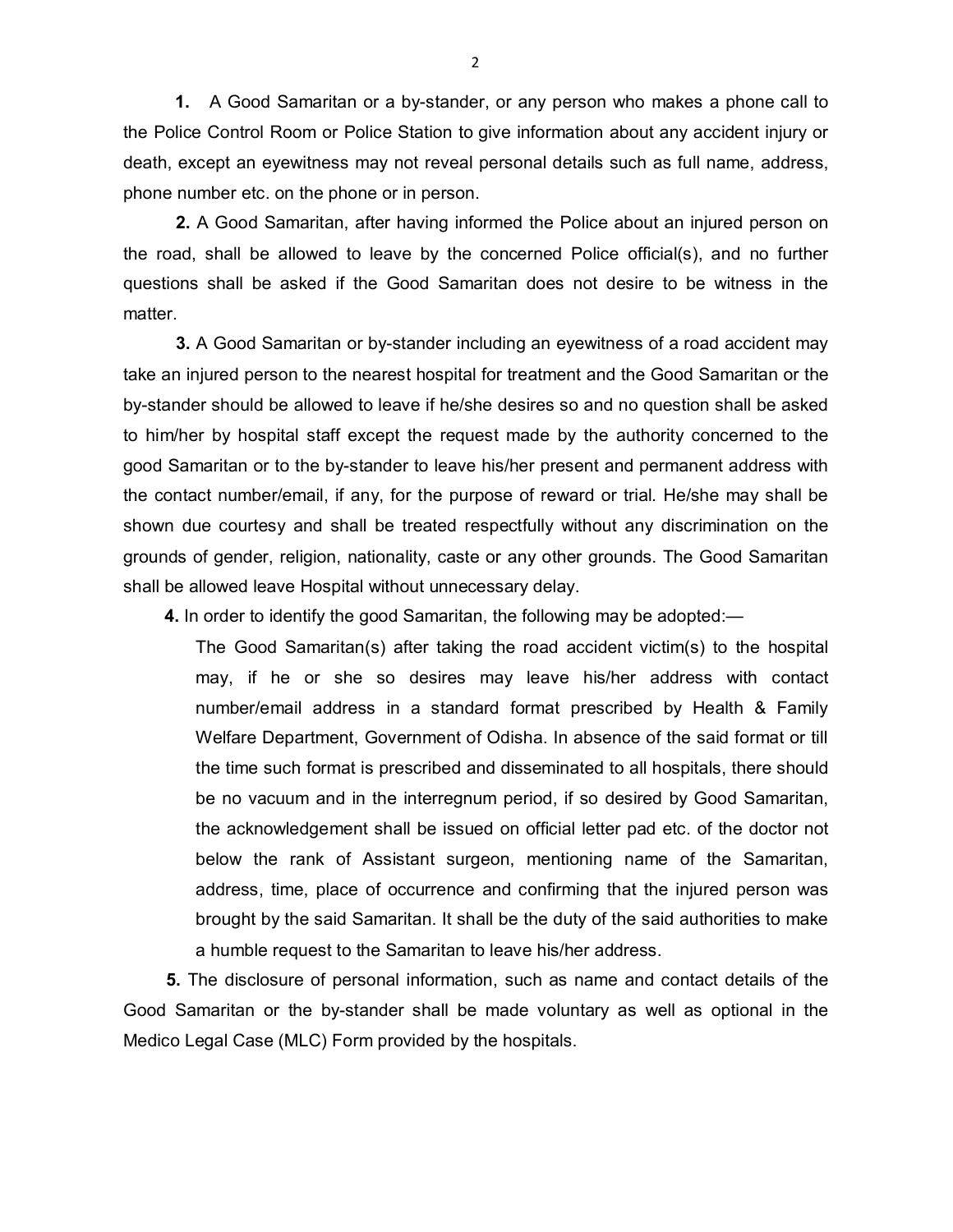**6.** The disciplinary or departmental action shall be initiated by the Government against the concerned public officials who force or intimidate a Good Samaritan or a bystander for revealing his/her name or personal details.

**7.** All registered public and private hospitals shall not detain the Good Samaritan or the by-stander, demand payment for registration and admission costs unless the Good Samaritan or the by-stander is a family member or relative of the injured.

**8.** The injured brought to the hospital is to be treated immediately in pursuance of the order of the Hon'ble Supreme Court in Pt. Parmanand Katara vs. Union of India & Others (1989) 4 SCC 286.

**9.** Lack of response by a doctor in an emergency situation pertaining to road accidents, where he is expected to provide care, shall constitute "Professional Misconduct" under Chapter 7 of the Indian Medical Council (Professional Conduct, Etiquette and Ethics) Regulations,2002 and disciplinary action shall be taken against such doctor under Chapter 8 of the said Regulations.

**10.** All hospitals shall publish a charter in Odia, Hindi and English at their entrance to the effect that they shall not detain the Good Samaritan or the by-stander or ask depositing money for them for the treatment of a victim.

**11.** All public and private hospitals shall implement these guidelines immediately and in case of non-compliance or violation of these guidelines, appropriate action shall be taken against them by the concerned authority.

**12.** The guidelines will be included as one of the topics for discussion in every induction training programme meant for doctors.

**13.** The implementation of the guidelines will be monitored by Head of the hospital and a report thereof to be furnished quarterly to Health & Family Welfare Department, Govt. of Odisha.

**14.** The Good Samaritan or the by-stander shall not be liable for any civil or criminal liability.

**15.** The Good Samaritan or the by-stander shall not be compelled to lodge FIR at Police Station nor shall the eye witness be asked to do so either by police agency or by medical authority.

**16.** The local police having jurisdiction to the accident shall register FIR either on the voluntary report of the Good Samaritan or the by-stander or on the basis of the report received from the hospital authority. The Good Samaritan or the by-stander shall not be cited in the charge sheet, if he is not willing.

3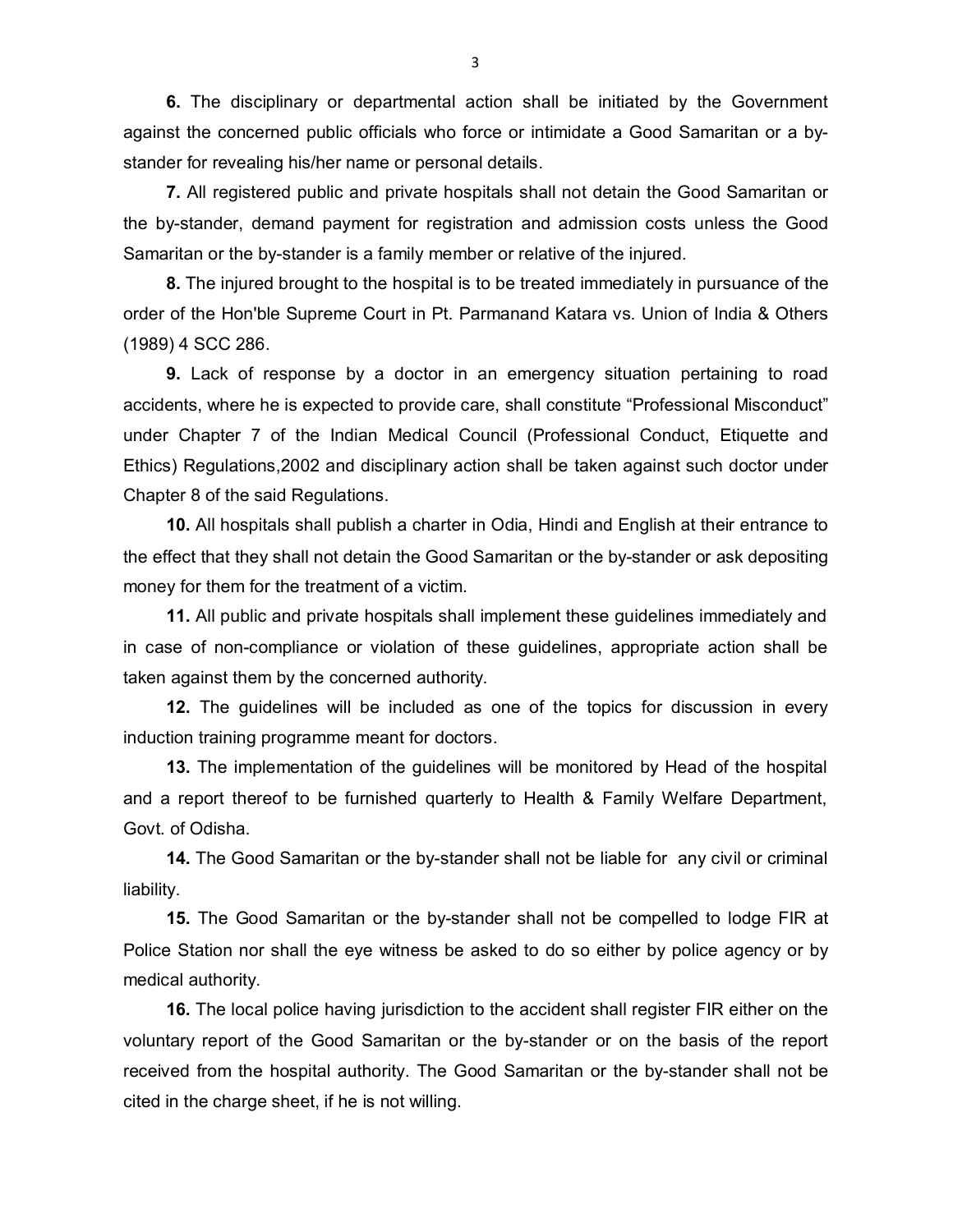**17.** If the Good Samaritan or the by-stander is willing to be the witness to the occurrence of the accident, the following guidelines are to be strictly observed by the Police for examination of the Good Samaritan:—

- (a) The Investigating Officer shall, as far as possible, conduct the examination of the Samaritan at a time and place of convenience such as his/her place of residence or business, and the investigating Officer shall be dressed in plain clothes, unless the Good Samaritan chooses to visit the Police Station.
- (b) In case the Good Samaritan speaks a language other than the language of the Investigating Officer or the local language of the respective jurisdiction, the Investigating Officer shall arrange for an interpreter.
- (c) Where a Good Samaritan declares himself to be an eyewitness, he shall be allowed to give his evidence on affidavit, in accordance with Section 296 of the Code of Criminal Procedure, 1973(2 of 1974) which refers to Evidence in formal Character on Affidavit.
- (d) The Police Officer while conducting the investigation shall treat the affidavit of the Good Samaritan if filed, as complete statement. In case statement is to be recorded, complete statement shall be recorded in a single examination on a fixed date and time convenient to the Good Samaritan.
- (e) At the time of examination of the Good Samaritan or by-stander, utmost care needs to be taken by the investigating officer to maintain decency, decorum and dignity. No intimidation or annoyance in any manner shall be caused to the Good Samaritan or by-stander or eye witness while examining them for collecting material evidence.
- (f) In view of the provision laid down under section 160 Cr PC, the Good Samaritan or by-stander, if a male person under the age of 15 years or above 65 years or if a woman or physically disabled, shall be examined only at his / her residence. The said examination should be concluded in a single sitting.

**18.** In the event of avoidance / unwillingness by the Good Samaritan/ by-stander / eye-witness as witness to attend the court of law physically, the concerned Court shall not normally insist on appearance as that causes delay, expenses and inconvenience. The Court shall exercise the power to appoint the Commission for examination of Good Samaritans in accordance with the provisions contained in Section 284 of the Code of Criminal Procedure, 1973 *suo motu* or on an application moved for that purpose, unless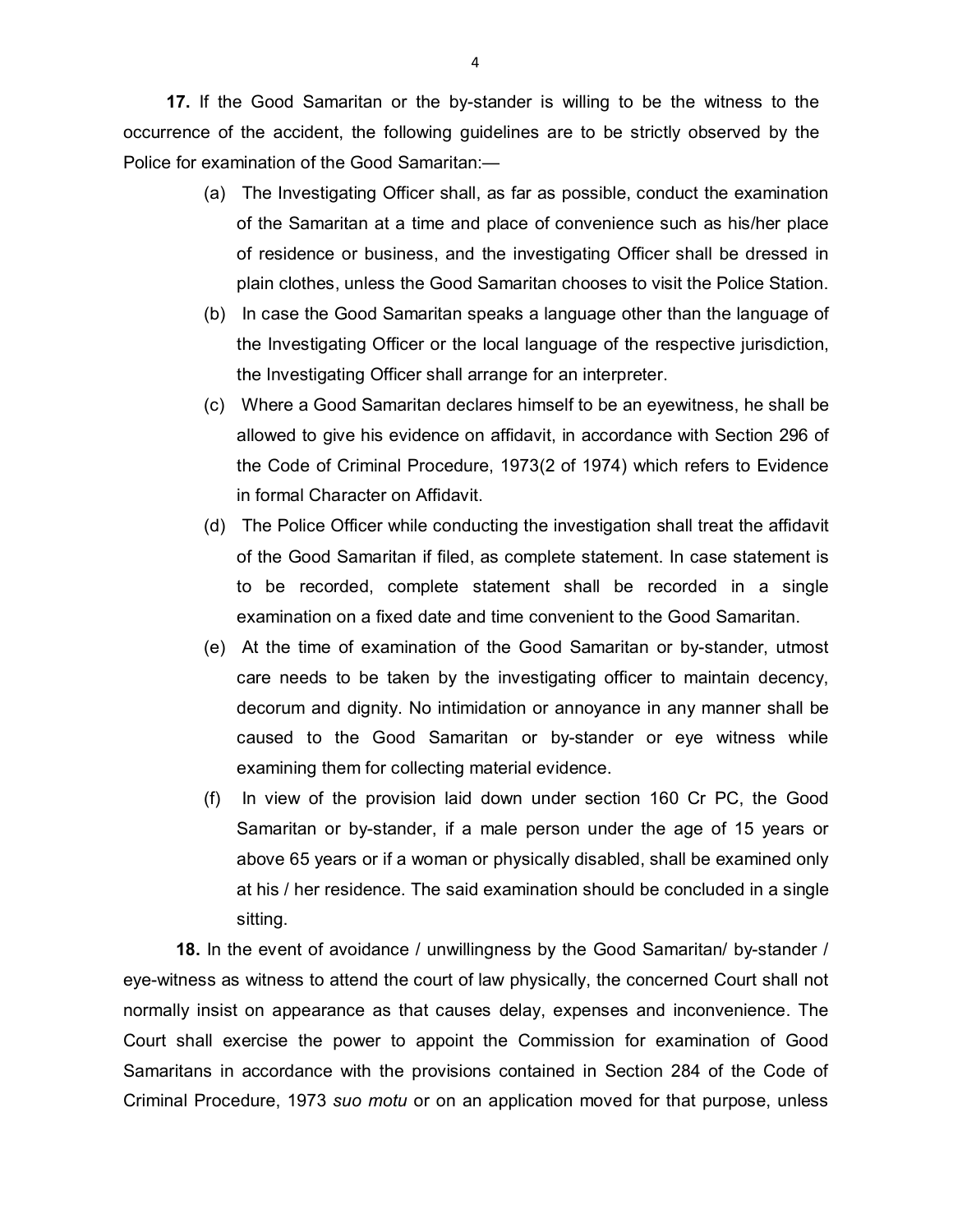for the reasons to be recorded personal presence of Good Samaritans in Court is considered necessary.

 On receipt of written request, seeking lawful protection by /from the Good Samaritan or the by-stander, the officer- in-charge of local police station concerned shall extend all possible assistance for the required purpose.

On the approach of the Good Samaritan or the by-stander, the concerned Public Prosecutor shall take steps to record the evidence in time. If found to be hearsay, his/her evidence may be dispensed with.

Reasonable and necessary protection need be given by the officer-in-charge for the safe court attendance of the by-stander or Good Samaritan in Court of law.

**19.** The Superintendent of Police or Deputy Commissioner of Police or any other Police Official of corresponding seniority heading the police force of a District, as the case may be, shall be responsible to ensure that all the above mentioned procedures for examination of the Good Samaritan are implemented through his/her respective jurisdiction with immediate effect.

**20.** The Good Samaritan or the by stander shall be suitably rewarded or compensated to encourage other citizens to come forward and help the road accident victims by admitting them in hospitals. Proper publicity shall be given in print and electronic media about the Good Samaritan or the by stander to recognize their good work and motivate others to help the road accident victims. The following financial assistance are recommended for rewarding the Good Samaritan:—

- (a) Rs 2000/- cash award to a person or persons shall be given as incentive in each case.
- (b) Transporting to the hospital and cost thereof will be reimbursed, if the victim is shifted to the hospital in a hired vehicle. Bill for the same may not be insisted.
- (c) Good Samaritans will be felicitated at the functions organized by the State as well as by the Districts.
- (d) The reward will be paid out of the Odisha Road Safety Society Fund.

**21.**The following procedure shall be adopted to for rewarding the Good Samaritan/by stander:—

The Hospital authority not below the rank of Assistant Surgeon, on receipt of the address from the Good Samaritan will reproduce it in the prescribed acknowledgement format prepared by Health & Family Welfare Department, Government of Odisha and will intimate the same to the nearest RTO in person or through authorized representative or

5